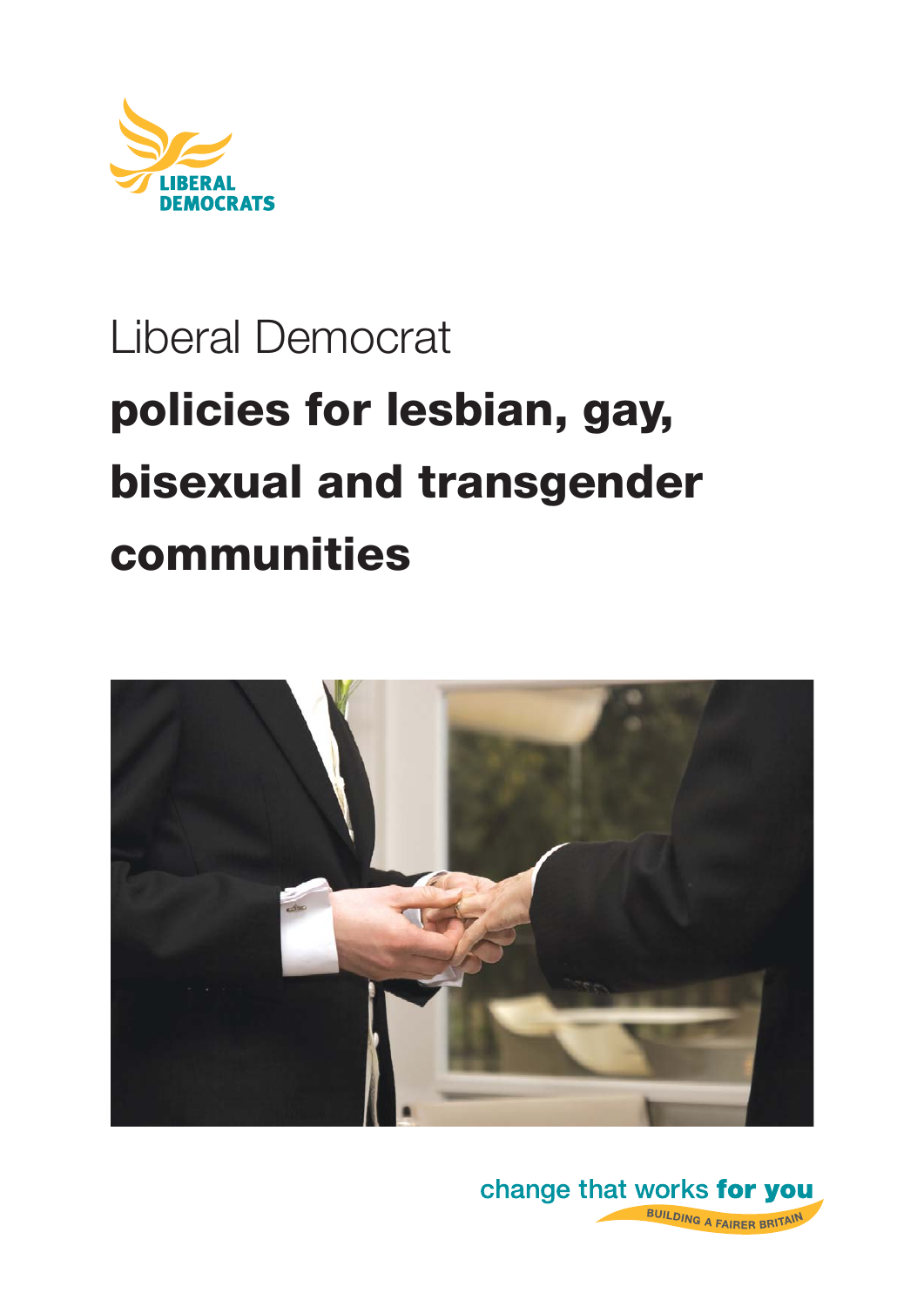

Liberal Democrats believe it is an individual's right to live their lives as they see fit, without discrimination, with personal privacy, and with equal rights in front of the law. This applies to a person's sexuality and gender identity in the same way it does to their race, religion or beliefs.

Growing up, I was very lucky to be raised by parents and taught by teachers who treated everybody equally. Whether someone was gay, lesbian, bisexual, transgender or straight wasn't an issue.

It wasn't until my teens that I realised for some people it was an issue. And today, for many people, it still is. Despite the repeal of Section 28, the equalisation on the age of consent and same sex adoption, prejudice is still capable of rearing its ugly head in playgrounds, workplaces and even in the home. Labour has failed to stem prejudice and discrimination against LGBT communities.

Liberal Democrats believe it is an individual's right to live their lives as they see fit, without discrimination, with personal privacy, with equal rights in front of the law. No one should be shackled by conformity, ignorance or intolerance. This applies to a person's sexuality and gender identity in the same way it does to their race, religion or beliefs.

Below we outline our vision for a fairer Britain for lesbian, gay, bisexual and transgender people by:

- Tackling bullying in schools
- Getting tough on hate crime
- Ending deportations of LGBT refugees to countries where they face persecution
- Pressing other countries to recognise civil partnerships
- Broadening the transgender definition
- Increasing LGBT representation in Parliament

Only the Liberal Democrats will bring the change that works for you – irrespective of your gender identity or sexual orientation.

Nick Llega

Nick Clegg Leader of the Liberal Democrats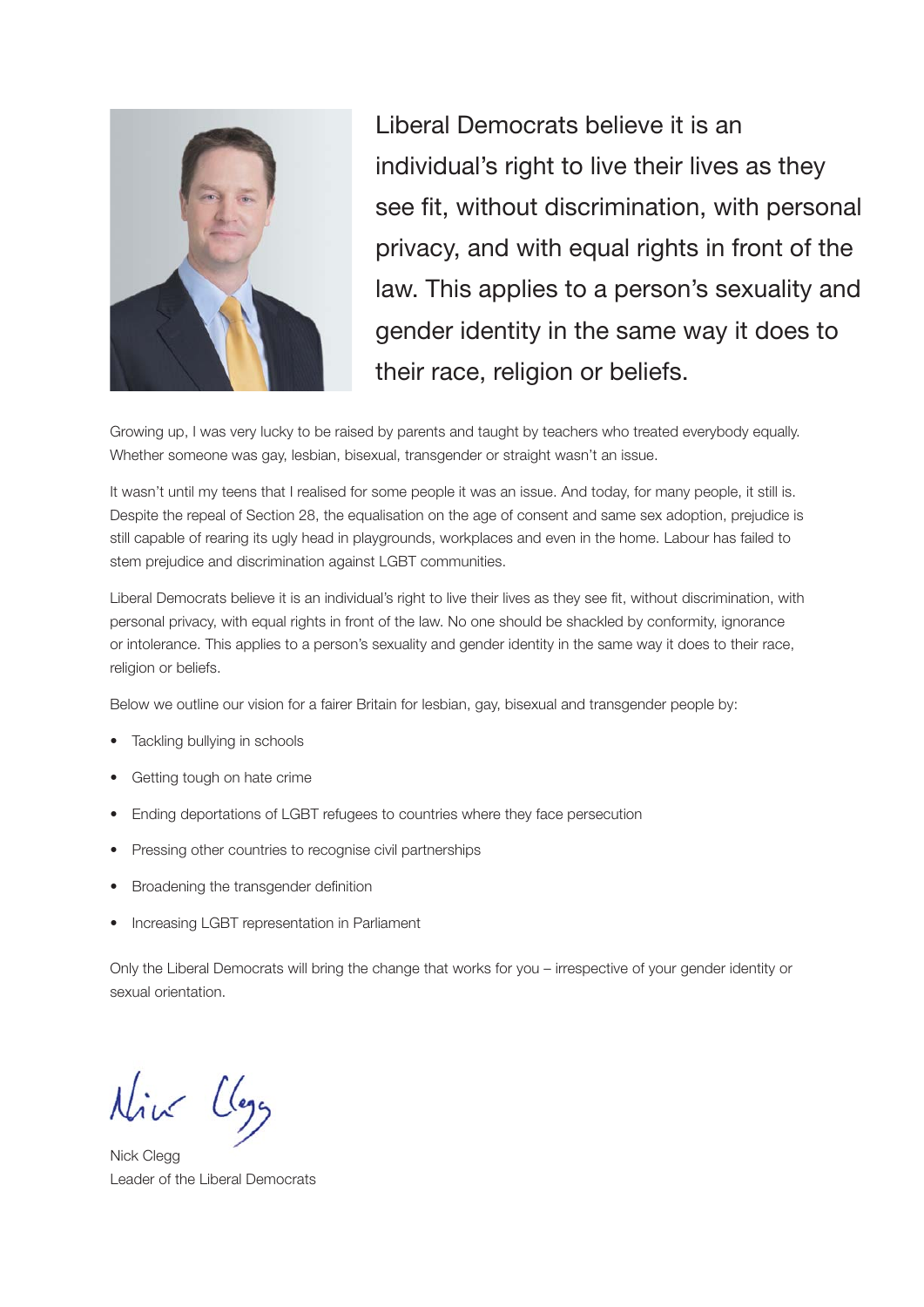## tackling bullying in schools

Until we deal with bullying schools, we're never going to stamp out discrimination against people who are gay, bisexual or transgender. A recent survey showed that 90 per cent of secondary school teachers say that children and young people, regardless of their sexual orientation, currently experience some form of homophobic bullying in their schools.

It is appalling that today just 6% of schools have specific policies to tackle homophobic bullying. We will require every local authority and school, including faith schools, to have specific policies on homophobic and transphobic bullying and have been pushing the Government to ensure that the Equality Bill addresses this problem.

Schools will also be required to ensure that at least one teacher undergoes training with guidance on tackling this sort of bullying. At present as many as 28 per cent of teachers say they would not feel confident in supporting a pupil who decided to come out to them as lesbian, gay or bisexual. Our policy will ensure that they are equipped to do so.

## getting tough on hate crime

In our last election manifesto, we committed to introducing legislation on homophobic hatred. We therefore welcomed the provisions in the Criminal Justice and Immigration Act 2008 which made incitement to hatred on the grounds of sexual orientation an offence.

However, even with this development, violence against homosexuals and transgender people is on the rise. Despite up to three in four hate crimes or incidents going unreported, homophobic attacks were up between 20 and 63 percent in our major cities over the last year.

Liberal Democrats will put 3,000 more policemen on the streets, ensure that robust action is taken when a hate crime is reported and make sure that victims are given the correct advice and support. We will also use disciplinary action to stop homophobic language among a minority of police officers.

## ending deportations of gay and lesbian refugees to countries where they face persecution

It is inhumane for the Government to deport gay people back to the countries where they will be persecuted because of their sexuality. We believe that everyone should be treated equally under the Convention against Torture and Other Cruel, Inhuman or Degrading Treatment or Punishment, regardless of sexual orientation or gender identification.

We have long rejected the argument that it would be acceptable for a lesbian or gay person to be deported to a homophobic state, as long as that individual behaved in a 'discreet' manner.

Liberal Democrats will not deport any refugees genuinely fleeing a country because sexual orientation or gender identification may mean that they are at risk of imprisonment, torture or even execution.